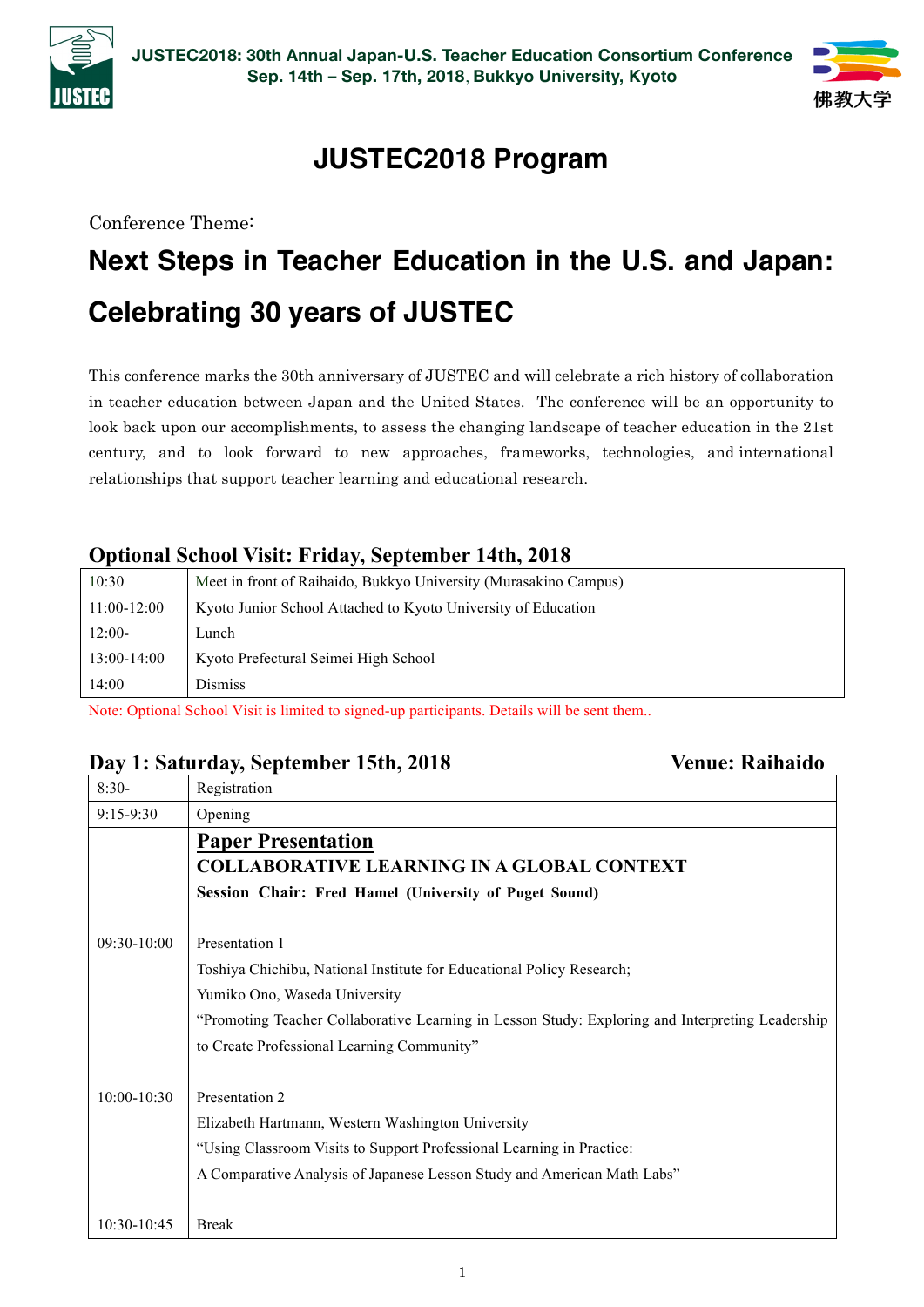

#### **JUSTEC2018: 30th Annual Japan-U.S. Teacher Education Consortium Conference Sep. 14th – Sep. 17th, 2018**, **Bukkyo University, Kyoto**



| $10:45 - 11:15$         | Presentation 3                                                                                   |
|-------------------------|--------------------------------------------------------------------------------------------------|
|                         | Jon Yoshioka, Vail Matsumoto, University of Hawai'i at Mānoa;                                    |
|                         | Eunice Fukunaga, Waipahu High School                                                             |
|                         | "Beyond the Classroom: Next Steps in Teacher Professional Development that are Creating Mutually |
|                         | Beneficial Relationships in Professional Development School Partnerships"                        |
|                         |                                                                                                  |
| $11:15 - 11:45$         | Presentation 4                                                                                   |
|                         | Fred Hamel, University of Puget University                                                       |
|                         | "Centering Race in Teacher Education: Generating Intersections, Changing Practice "              |
|                         |                                                                                                  |
| $11:45-$                | Lunch on your own                                                                                |
| $(12:30 -$<br>$\lambda$ | (Simultaneous earphone registration opens)                                                       |
| 13:00-15:00             | Open Keynote Address: Current Issues in Teacher Education                                        |
|                         |                                                                                                  |
|                         | Moderator: Kiyoharu Hara (Executive Board Member of Kinki Region, Japanese                       |
|                         | Society for the Study on Teacher Education; Professor, Bukkyo University)                        |
|                         |                                                                                                  |
|                         | Greetings: President Norihiko Tanaka (Bukkyo University)                                         |
|                         |                                                                                                  |
|                         | Keynote Speakers:                                                                                |
|                         | David Imig (Senior Fellow, Carnegie Foundation, Stanford; President Emeritus, American           |
|                         | Association of Colleges for Teacher Education; Professor of the Practice, University of          |
|                         | Maryland, College Park; JUSTEC Founding member)                                                  |
|                         | Note: Due to unavoidable happening, Lynn M. Gangon (President, American Association of           |
|                         | Colleges for Teacher Education) cannot come to Japan. David Imig will take the role of the U.S.  |
|                         | side keynote speaker.                                                                            |
|                         |                                                                                                  |
|                         | Kazuko Takano (President, Japanese Society for the Study on Teacher Education; Professor,        |
|                         | Meiji University)                                                                                |
|                         |                                                                                                  |
|                         | Q&A                                                                                              |
|                         |                                                                                                  |
| 15:00-15:30             | <b>Break</b>                                                                                     |
|                         |                                                                                                  |
| $15:30 - 16:45$         | <b>Open Panel Discussion:</b>                                                                    |
|                         | Celebrating 30 Years of JUSTEC: Valuing the Past and Blazing a New Trail                         |
|                         |                                                                                                  |
|                         | Moderator: Fred Hamel (Professor & Director of School-Based Experience, University of            |
|                         | Puget Sound; Executive Director, JUSTEC U.S. Office)                                             |
|                         |                                                                                                  |
|                         | Panelists:                                                                                       |
|                         | David Imig (Senior Fellow, Carnegie Foundation, Stanford; President Emeritus, American           |
|                         | Association of Colleges for Teacher Education; Professor of the Practice, University of          |
|                         | Maryland, College Park; JUSTEC Founding member)                                                  |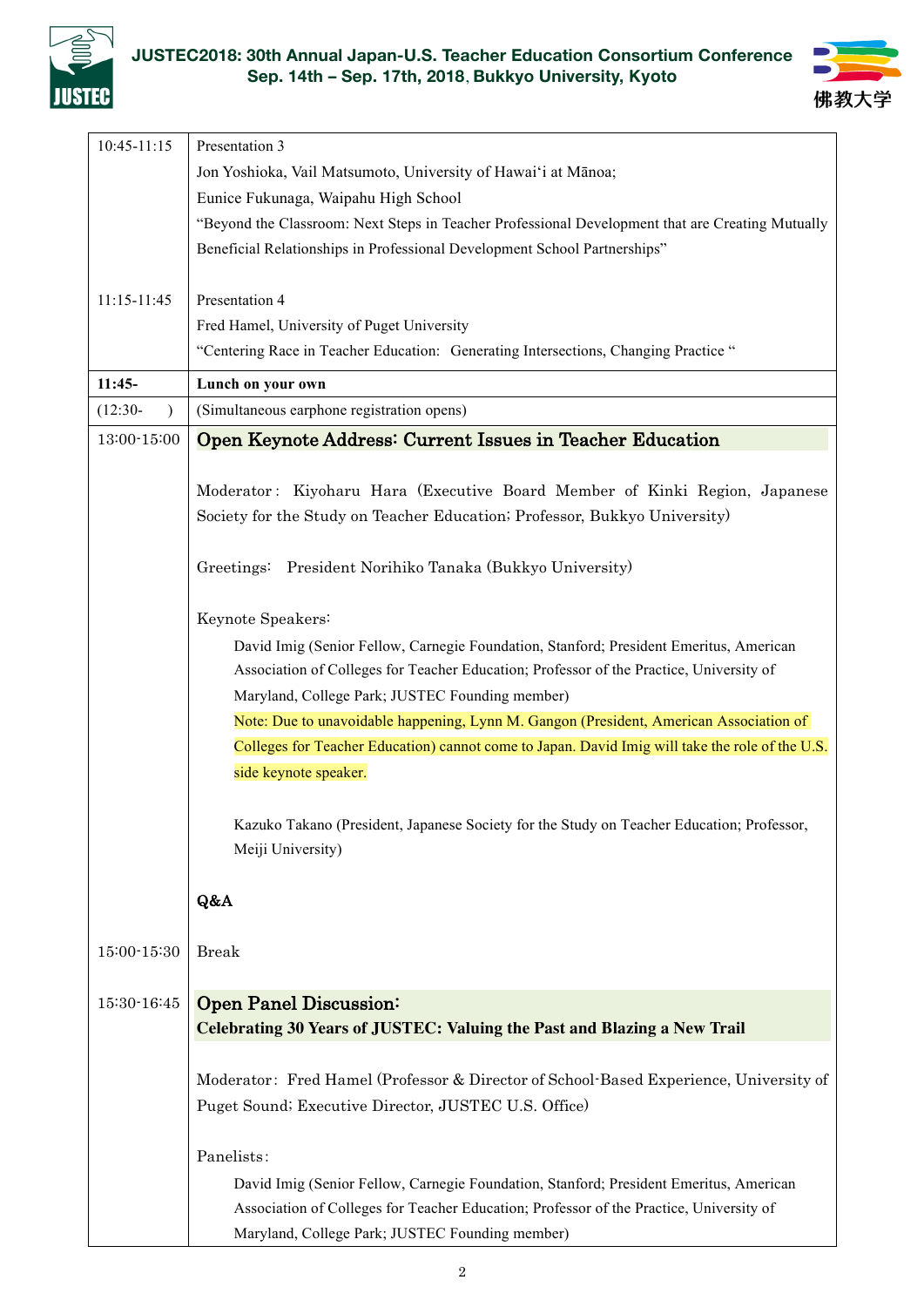



|             | Sachiko Tosa (Professor, Niigata University; Principal, Nagaoka Junior High School Attached<br>to Faculty of Education, Niigata University) |
|-------------|---------------------------------------------------------------------------------------------------------------------------------------------|
|             | Ruth Ahn (Professor, California State Polytechnic University, Pomona; Executive Editor,                                                     |
|             | International Journal of Teacher Leadership)                                                                                                |
|             | Chie Ohtani (Acting Director, Center for University International Programs, Associate                                                       |
|             | Professor, Tamagawa University; Executive Director, JUSTEC Japan Office)                                                                    |
| $17:30-$    | Micro-bus pick up (only 5-10 minutes to the restaurant by taxi, 10-15 minutes on foot)                                                      |
| 18:00-20:00 | Reception at a restaurant "Syozan"                                                                                                          |
| 20:00       | Group Photo                                                                                                                                 |
| 20:15       | Micro-bus pick up                                                                                                                           |
|             | * Note: The bus only goes to the JUSTEC recommended hotels, Rubino Horikawa and                                                             |
|             | ARK Hotel. If you miss the bus, you will back to your hotel on your own.                                                                    |

Program Note:

To avoid confusion and to maintain consistency, the JUSTEC board has decided not to include academic titles in the program.

### **Day 2: Sunday, September 16th, 2018**

| $8:30-$     | Registration                                                                                              |
|-------------|-----------------------------------------------------------------------------------------------------------|
| 9:00-11:45  | <b>Concurrent Presentation I in 3 rooms</b>                                                               |
|             | (Reference: http://justec.tamagawa.ac.jp/Proceedings/2018program-paper.pdf)                               |
| 11:45-12:45 | Lunch on your own                                                                                         |
|             | <sub>or</sub>                                                                                             |
|             | Luncheon Seminar (signed-up participants only)                                                            |
|             | <b>Effective Public Speaking in for Scholarly Presentations</b>                                           |
|             | • Ruth Ahn, California State Polytechnic University, Pomona                                               |
|             | • Fred Hamel, University of Puget Sound                                                                   |
|             |                                                                                                           |
|             | This hands-on seminar provides practical tips and feedback to make effective presentations in             |
|             | English. The intent of this seminar is to assist participants in the dynamic delivery of their scholarly  |
|             | work with individual feedback in a small group setting. Students and junior scholars who are              |
|             | non-native speakers of English are especially encouraged to take advantage of this special                |
|             | professional learning opportunity. It will be conducted in bilingual English/Japanese. Please bring a 3   |
|             | minute sample of your presentation.                                                                       |
| 13:00-14:00 | <b>Venue: Raihaido</b><br><b>Plenary Session</b>                                                          |
|             | Being Inspired by the JUSTEC Tradition: Reflecting on a 30 -Year Heritage                                 |
|             |                                                                                                           |
|             | David Imig (Senior Fellow, Carnegie Foundation, Stanford; President Emeritus, American<br>$\bullet$       |
|             | Association of Colleges for Teacher Education; Professor of the Practice, University of Maryland,         |
|             | College Park JUSTEC Founding member)                                                                      |
|             | David Ericson (Professor and Chair, Department of Educational Foundations and Interim Chair,<br>$\bullet$ |
|             | Department of Educational Administration, College of Education, University of Hawai'i at Mānoa)           |
| 14:00-14:20 | Break 20 min.                                                                                             |